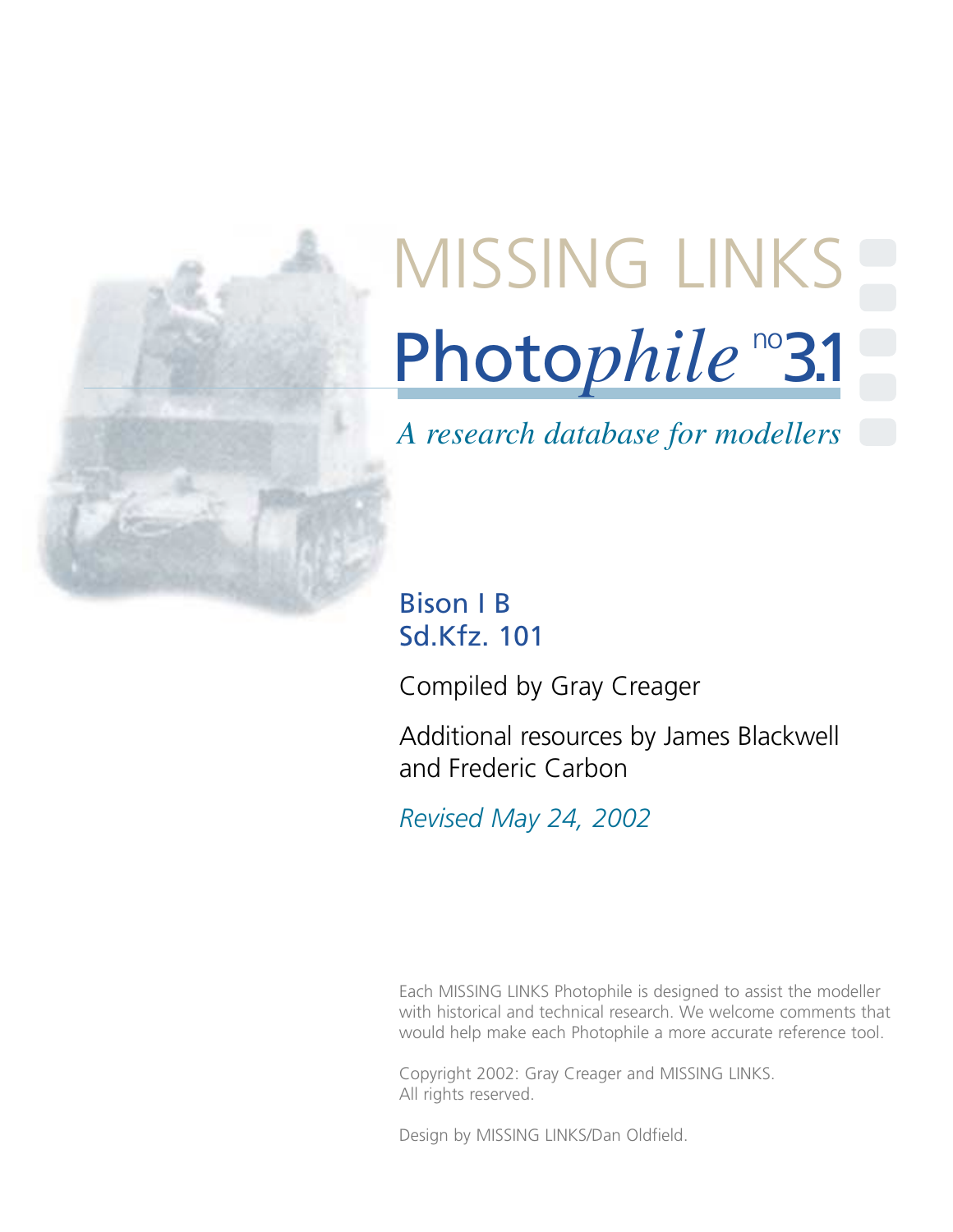#### **Allocation Information**

*Vehicles produced* 38 in February 1940

#### *Known units issued with the Bison I B*

701 sIG Abt., 9. Pz.Div. 702 sIG Abt., 1. Pz.Div. 703 sIG Abt., 2. Pz.Div. 704 sIG Abt., 5. Pz.Div. 705 sIG Abt., 7. Pz.Div. 706 sIG Abt., 10. Pz.Div.

**bison1b-01.jpg** 

unknown

#### **bison1b-02.jpg**

unknown

#### **bison1b-03.jpg**

"German Self-Propelled Artillery in WWII, Bison", Schiffer Publishing, 1992 - page 8

#### **bison1b-04.jpg**

"German Self Propelled Gun in W.W.II, vol.2", Model Art Special 435, 1994 page 19

#### **bison1b-05.jpg**

"German Self-Propelled Artillery in WWII, Bison", Schiffer Publishing, 1992 - page 2 "Encyclopedia of German Tanks of WWII", Arms and Armour, 1978 - page 24

"AFV Weapons Profile #55 - German Self Propelled Weapons", ?, 1973 - page 208

#### **bison1b-06.jpg**

unknown

#### **bison1b-07.jpg**

"German Self Propelled Gun in W.W.II, vol.2", Model Art Special 435, 1994 page 22

#### **bison1b-08.jpg**

unknown

#### **bison1b-09.jpg**

"Sturmartillerie, Self-Propelled Guns and Flak Tanks", Aero Publishers, 1967

#### **bison1b-10.jpg**

unknown

#### **bison1b-11.jpg**

"German Vehicles Make Up", Sunday Art Publications, 1988 - page 19

#### **bison1b-12.jpg**

"German Self-Propelled Artillery in WWII, Bison", Schiffer Publishing, 1992 - page 8 [http://www.ostpanzer.boom.ru/Pzi\\_sig33.](http://www.ostpanzer.boom.ru/Pzi_sig33.html
) html

#### **bison1b-13.jpg**

"German Self-Propelled Artillery in WWII, Bison", Schiffer Publishing, 1992 - page 9

#### **bison1b-14.jpg**

"German Self-Propelled Artillery in WWII, Bison", Schiffer Publishing, 1992 - page 9

#### **bison1b-15.jpg**

"German Self-Propelled Artillery in WWII, Bison", Schiffer Publishing, 1992 - page 3, 10

"Encyclopedia of German Tanks of WWII", Arms and Armour, 1978 - page 24

#### **bison1b-16.jpg**

"German Self-Propelled Artillery in WWII, Bison", Schiffer Publishing, 1992 - page 10 "Sturmartillerie, Self-Propelled Guns and Flak Tanks", Aero Publishers, 1967

#### **bison1b-17.jpg**

"German Self-Propelled Artillery in WWII, Bison", Schiffer Publishing, 1992 - page 10 "German Deutsche Panzer-Divisionen im Bild: Die 9. Panzer Division 1939-1945", Podzun-Verlag, ? - page 78

#### **bison1b-18.jpg**

"German Self-Propelled Artillery in WWII, Bison", Schiffer Publishing, 1992 - page 10

#### **bison1b-19.jpg**

"German Self-Propelled Artillery in WWII, Bison", Schiffer Publishing, 1992 - page 11

#### **bison1b-20.jpg**

"German Self-Propelled Artillery in WWII, Bison", Schiffer Publishing, 1992 - page 11

"Die PanzerKampfwagen I und seine Arbarten", Waffen Arsenal S48, 1997 page 48

#### **bison1b-21.jpg**

"Panzer Colors II", Squadron/Signal Publications, 1978 - page 29

#### **bison1b-22.jpg**

"German Self-Propelled Artillery in WWII, Bison", Schiffer Publishing, 1992 - inside cover

**bison1b-23.jpg** 

#### unknown

#### **bison1b-24.jpg**

"German Self Propelled Gun in W.W.II, vol.2", Model Art Special 435, 1994 page 22

#### **bison1b-25.jpg**

"German Self-Propelled Artillery in WWII, Bison", Schiffer Publishing, 1992 - page 7 "Sturmartillerie, Self-Propelled Guns and

Flak Tanks", Aero Publishers, 1967

#### **bison1b-26.jpg**

unknown

#### **bison1b-27.jpg**

"German Self Propelled Gun in W.W.II, vol.2", Model Art Special 435, 1994 page 18

#### **bison1b-28.jpg**

"German Self Propelled Gun in W.W.II, vol.2", Model Art Special 435, 1994 page 20

#### **bison1b-29.jpg**

"German Self Propelled Gun in W.W.II, vol.2", Model Art Special 435, 1994 page 21

#### **bison1b-30.jpg**

"German Self Propelled Gun in W.W.II, vol.2", Model Art Special 435, 1994 page 21

#### **bison1b-31.jpg**

"German Self Propelled Gun in W.W.II, vol.2", Model Art Special 435, 1994 page 24

#### **bison1b-32.jpg**

"Hitler's Panzers", Tanks Illustrated 27, 1987 - page 49

[http://www.weapon.df.ru/tanks/germsp/fi](http://www.weapon.df.ru/tanks/germsp/field/bison.html) eld/bison.html

[http://www.ostpanzer.boom.ru/Pzi\\_sig33.](http://www.ostpanzer.boom.ru/Pzi_sig33.html) html

#### **bison1b-33.jpg**

"German Self Propelled Gun in W.W.II, vol.2", Model Art Special 435, 1994 page 23

#### **bison1b-34.jpg**

"German Self Propelled Gun in W.W.II, vol.2", Model Art Special 435, 1994 page 23

#### **bison1b-35.jpg**

"German Self Propelled Gun in W.W.II, vol.2", Model Art Special 435, 1994 page 24

#### **bison1b-36.jpg**

"Panzertruppen At War", Concord Publications, 1998 - page 22

#### **bison1b-37.jpg**

"Halbkettenfahrzeuge, German Halftrack Vehicles", Aero Publishers, 1968

#### **bison1b-38.jpg**

"The Easten Front Camouflage And Markings, 1941 to 1945", Squadron Signal, ? - page 8

#### **bison1b-39.jpg**

"German Deutsche Panzer-Divisionen im Bild: Die 1. Panzer Division 1939-1945", Podzun-Verlag, ? - page 118